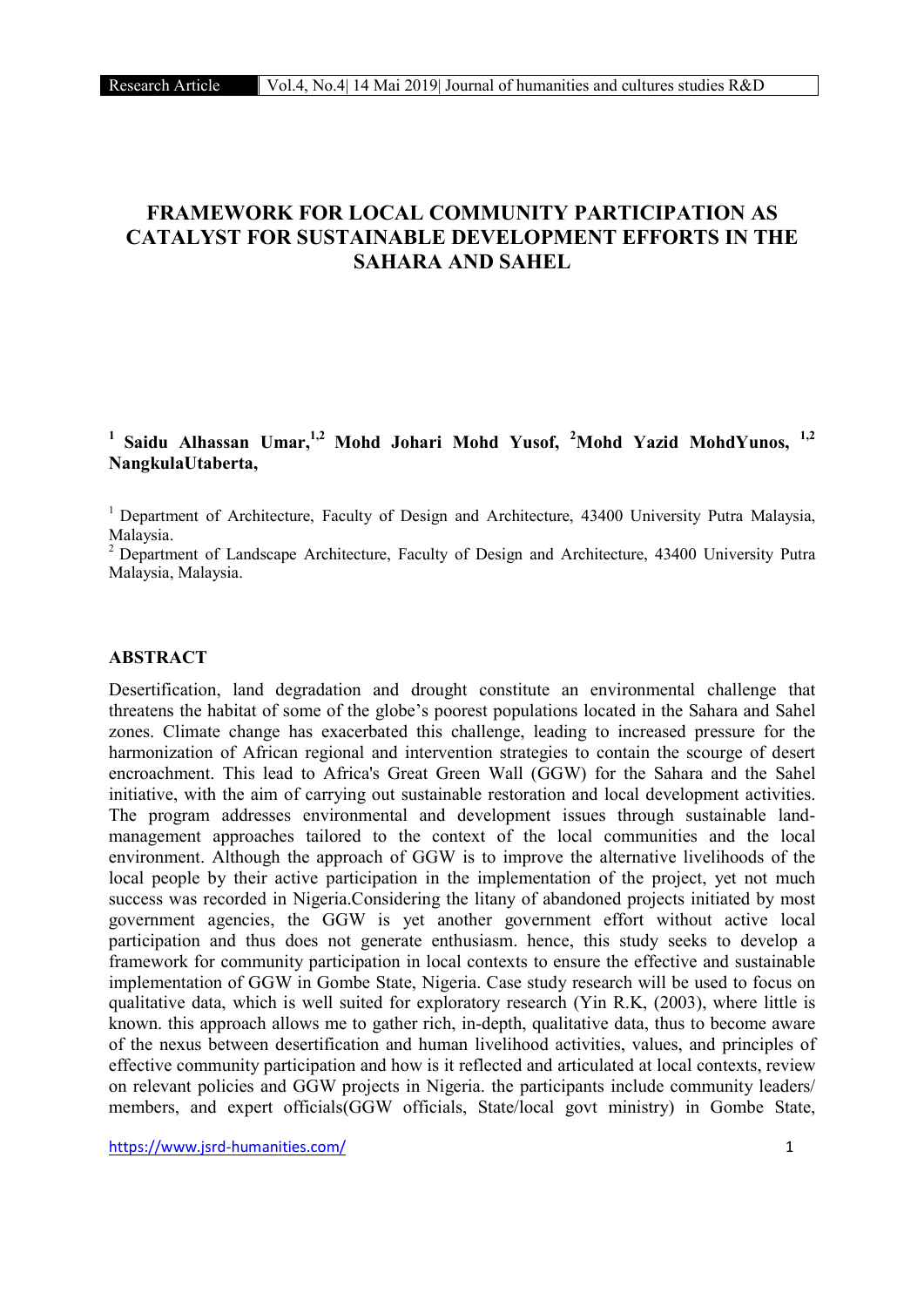Nigeria.Amodel for Local community participation was established at the end of this research.This study contributes firstly to the literature as it provides a context-specific framework for community participation, and secondly to the existing knowledge of "best practices" for developing a framework within a local context also have implications for generally designing and implementing community participation frameworks in Nigeria, and internationally.

Keywords:Land degradation, Desertification, Drought, Community, Participation, Conservation, Livelihood, Land resource management.

# **INTRODUCTION**

Desertification constitutes an environmental challenge that threatens the habitat of some of the globe's poorest populations, located in the Sahara and Sahel zones (Aigbokhaevbo, 2014). Climate change has exacerbated this challenge, leading to increased pressure for the harmonization of African regional and intervention strategies to contain the scourge of desert encroachment. The "Great Green Wall for Sahara and the Sahel" Initiative (GGWSSI), aimed at planting a wall of trees across Africa in an effort to combat desertification, was hatched in 2002 by then-President Olusegun Obasanjo of Nigeria. In 2007, it was endorsed by African heads of State and government and heralded as the panacea for the adverse socio-economic and environmental malaise of desertification and expanded to embrace assisting local communities in embarking on sustainable utilization and management of their forest, rangeland and other environmental resources (Aigbokhaevbo, 2014).

The implementation plan involves planting a15-kilometer-wide transnational forest belt from Dakar to Djibouti. The band of vegetation could be continuous or rerouted around obstacles like streams, rocky area, and mountains to link uninhabited areas. The trees are to act as natural windbreaks against sandstorms while improving soil fertility with their roots, preventing soil erosion and resisting desert encroachment (Reenberg, 2012).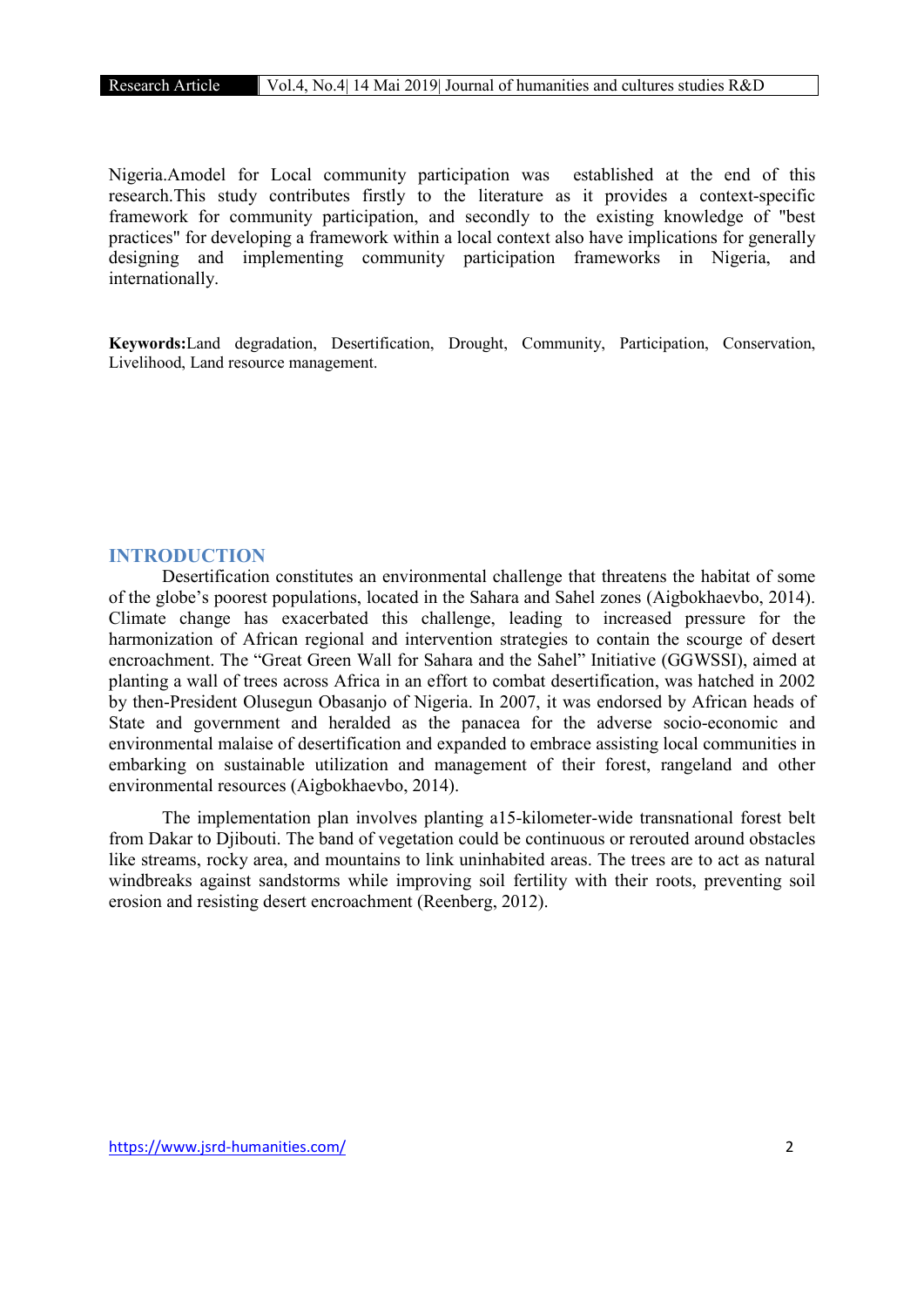

*Figure 1.1 The Global status of desertification (Source- UNCCD Secretariat-2013)*

The Great Green Wall (GGW) is a concretized metaphor, intended to sensitize the African continent regarding the need to formulate and implement arid-zone-specific policies to amplify sustainable land management practices and identify long-term solutions to the challenges of desertification, land degradation and drought confronting the region (Aigbokhaevbo, 2014). Reforestation is the natural antidote to soil erosion, drought, and desertification. Planting trees in the desert to create a protective wall of trees across the Sahel and Sahara zone was conceptualized as a natural way of halting the expanding desert frontiers.



To enhance the achievement of the primary goal of reducing soil degradation which facilitates desert encroachment, concerted global action was considered a necessity, for the purpose of promoting synergies and optimal mobilization and utilization of resources which would have posed major challenges for component countries to accomplish. The size of the challenge is enhanced by reports that "land use, land-use change, and forestry (LULUCF)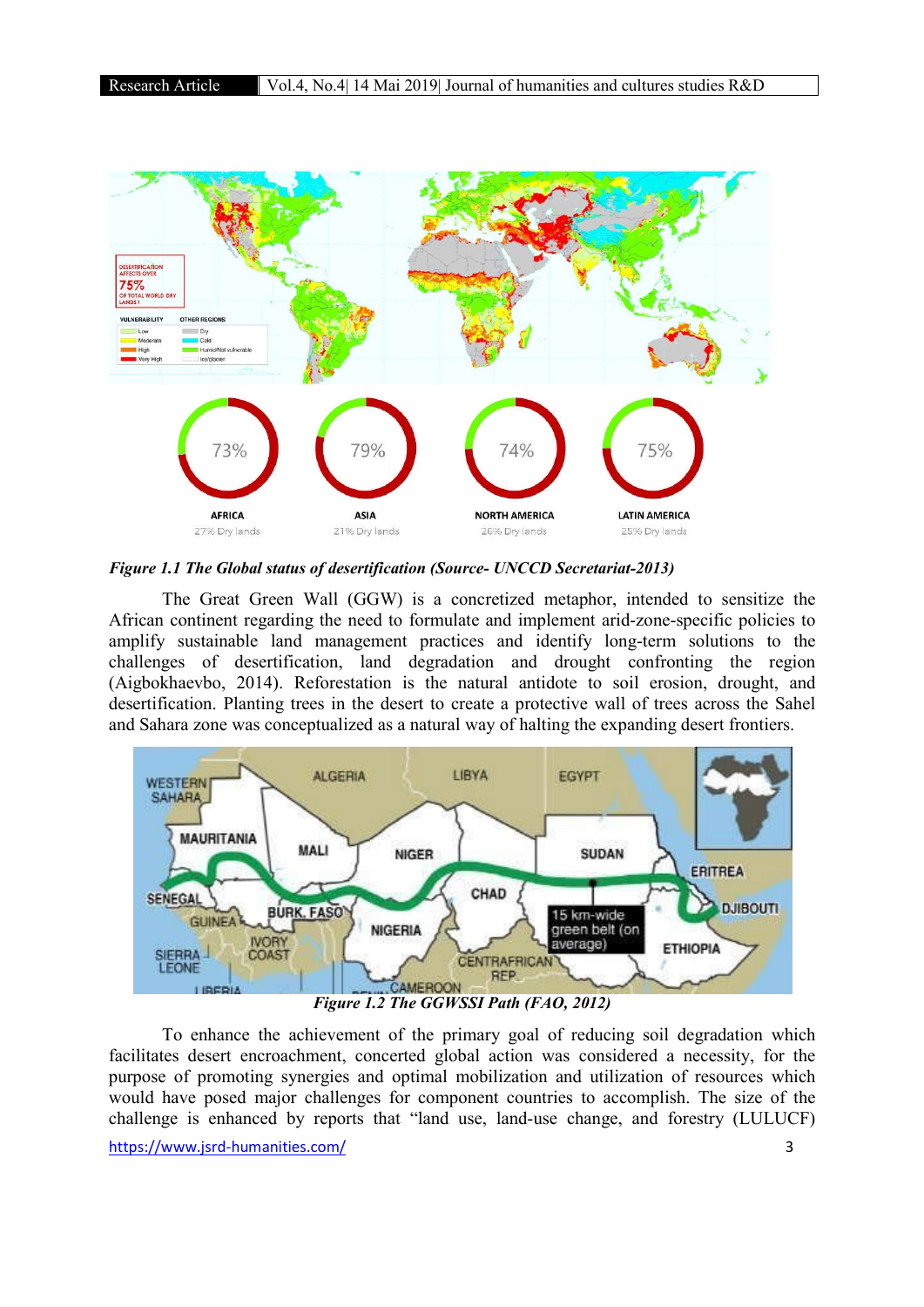together with agriculture account for 31 percent of global greenhouse gases (GHGs) with developing countries as prime emitters" (Reenberg, 2012).

In 2002, during the World Day to Combat Desertification and Drought event held in Ndjamena, Chad, the concept of the Great Green Wall emerged as a proposal to enhance the Pan-African effort to address the challenge of Sahara and Sahel desert encroachment. In 2005, it was approved at the conference of leaders, members and heads of State held in Ouagadougou, Burkina Faso, at the 7th Ordinary session of the Community of Sahel-Saharan States.

The realizations that two-thirds of the African continent (with a population of 250 million) is desert or dry land, and that the inhabitants of these lands are either farmers, pastoralists or forest-produce gatherers dependent on goods and services provided by forests, propelled the expansion of the action plan beyond tree planting to the attainment of a landdegradation-neutral world in accordance with the objective of Rio +20 (Aigbokhaevbo, 2014).

The primary objective of the GGWSSI is to strengthen the implementation of existing continental plans and other efforts to address the menace of land degradation and desertification in the Sahel and Sahara region with a view to synergizing such efforts and enhancing their efficacy through the general awareness and acceptance of sound ecosystem management, reducing the inhabitants' vulnerability to climate change, improving food security and living conditions, and reducing drought and desertification. These efforts include the Comprehensive Africa Agriculture Development Programme, with its Regional Economic Communities and National Roundtables, as well as its Regional, Sub-regional and National Action Programmes to combat desertification.

Nigeria is faced with rapid desert encroachment affecting 11 northernmost states from moderate to severe rate. The states located in the region north of 10°N of the country, including Adamawa, Bauchi, Borno, Gombe, Jigawa, Kano, Katsina, Kebbi, Sokoto, Yobe and Zamfara, are desertification frontline states. Out of the 909,890 km2 of the country's land area, about 580,841 km2 accounting for 63.83% of the total land is impinge on by desertification (Ebenezer, 2015). Climatic variability and anthropogenic activities such as deforestation, extensive cultivation, overgrazing, cultivation of marginal land, bush burning, fuelwood extraction, faulty irrigation system, and urbanization are major causes of desertification.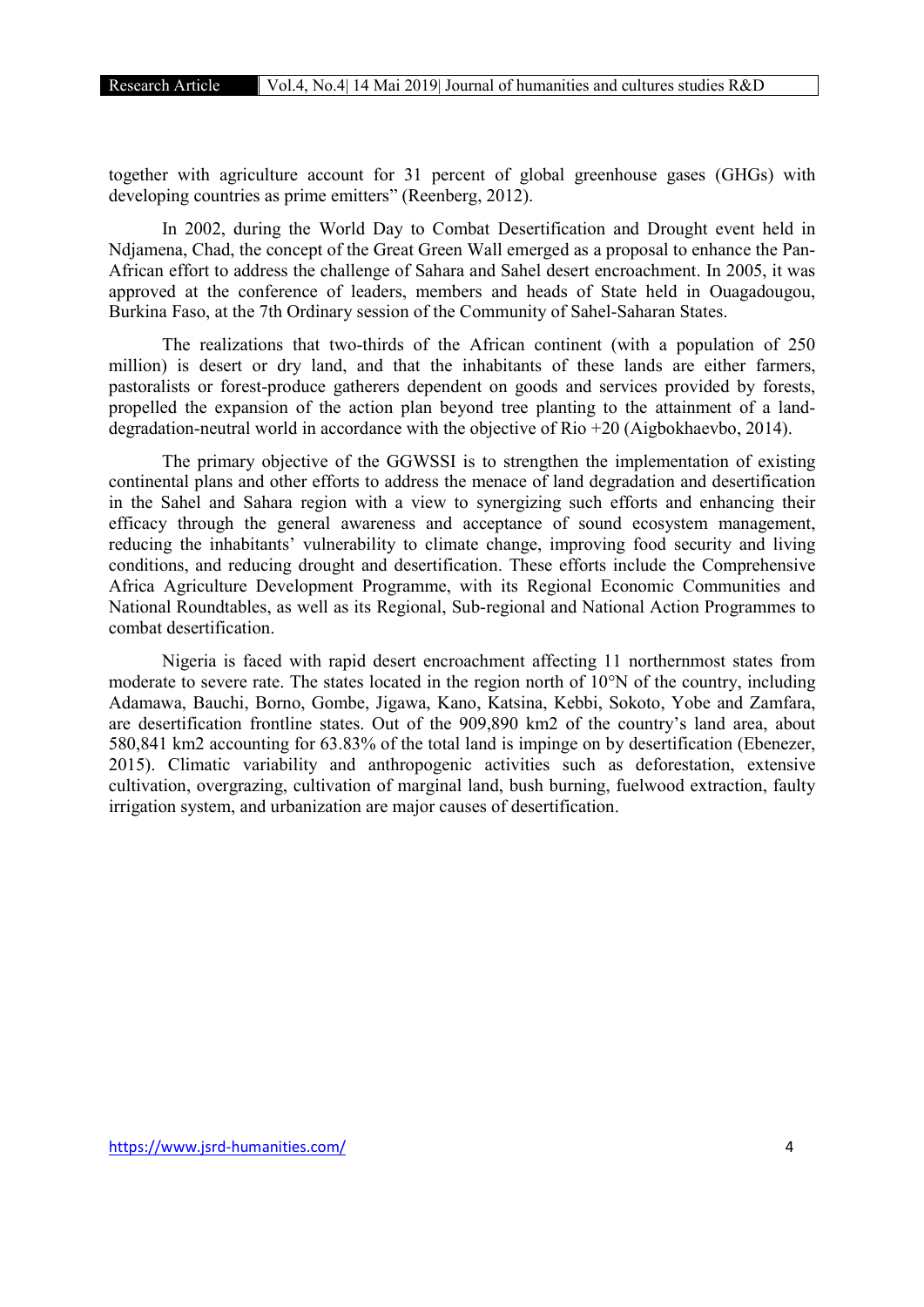

*Figure 1.3 Map of Nigeria Showing the Frontline States (Source - Ebenezer, 2015)*

Some villages and major access roads have been buried under sand dunes in Katsina, Sokoto, Jigawa, Borno and Yobe states, with siltation of water bodies affecting the livelihoods of approximately 35 million people. It is estimated that the country is losing about 351,000 hectares of its landmass to desert conditions annually and the conditions are estimated to be advancing southward at an annual rate of 0.6km per year (Ebenezer, 2015).

ard at an annual rate of 0.6km per year (Ebenezer, 2015).<br>In 1977, as part of its desertification control initiative, the government set up a national committee on Arid Zone Afforestation Programme (AZAP) to conduct an in-depth examination of the problem of desertification with a view to drawing up a suitable program of afforestation to check desert encroachment.

In 2014, the government mapped out strategies to encourage local communities to engage in tree planting, forest protection, and conservation. Other programs focus on the stabilization of 180 of the problem of desertification with a view to drawing up a suitable program of afforestation to<br>
180 hectares of sand dunes in Borno, Yobe, Jigawa, Sokoto and Kebbi states. Additional<br>
180 hectares of sand dunes in programs focus on the tools for improvement of livelihoods to reduce dependence on fragile lands, including vegetable gardens, the training of 2,200 youths in various skills and trades, and the provision of 860 improved wood stoves, 430,000 kerosene stoves and 215,000 solar stoves (MOE, 2016). ification with a view to drawing up a suitable program of afforestation to<br>ent.<br>ernment mapped out strategies to encourage local communities to engage<br>rotection, and conservation. Other programs focus on the stabilization

https://www.jsrd-humanities.com/ In spite of these laudable efforts, concern has been expressed that, due to low levels of rainfall in the arid region and inadequate irrigation projects, the herdsmen who allow their herds to feed on "anything green" may render the efforts unproductive. In Kebbi State, for example, the Commissioner for the Environment lamented that 40–50 percent of trees planted had been eaten by cattle (Aigbokhaevbo, 2014), owing to the absence of a protective fence around the eaten by cattle (Aigbokhaevbo, 2014), owing to the absence of a protective fence around the shelter belt. In Borno State, the Commissioner HabilahAminani decried the challenge of insurgency in his state, which has affected program implementation e jects, the herdsmen who allow their herds<br>aproductive. In Kebbi State, for example,<br>40– 50 percent of trees planted had been 5 of 2,200 youths in various skills and trades, and 30,000 kerosene stoves and  $215,000$  solar stoves  $\pi$ n has been expressed that, due to low levels of ion projects, the herdsmen who allow their herds forts unproductive.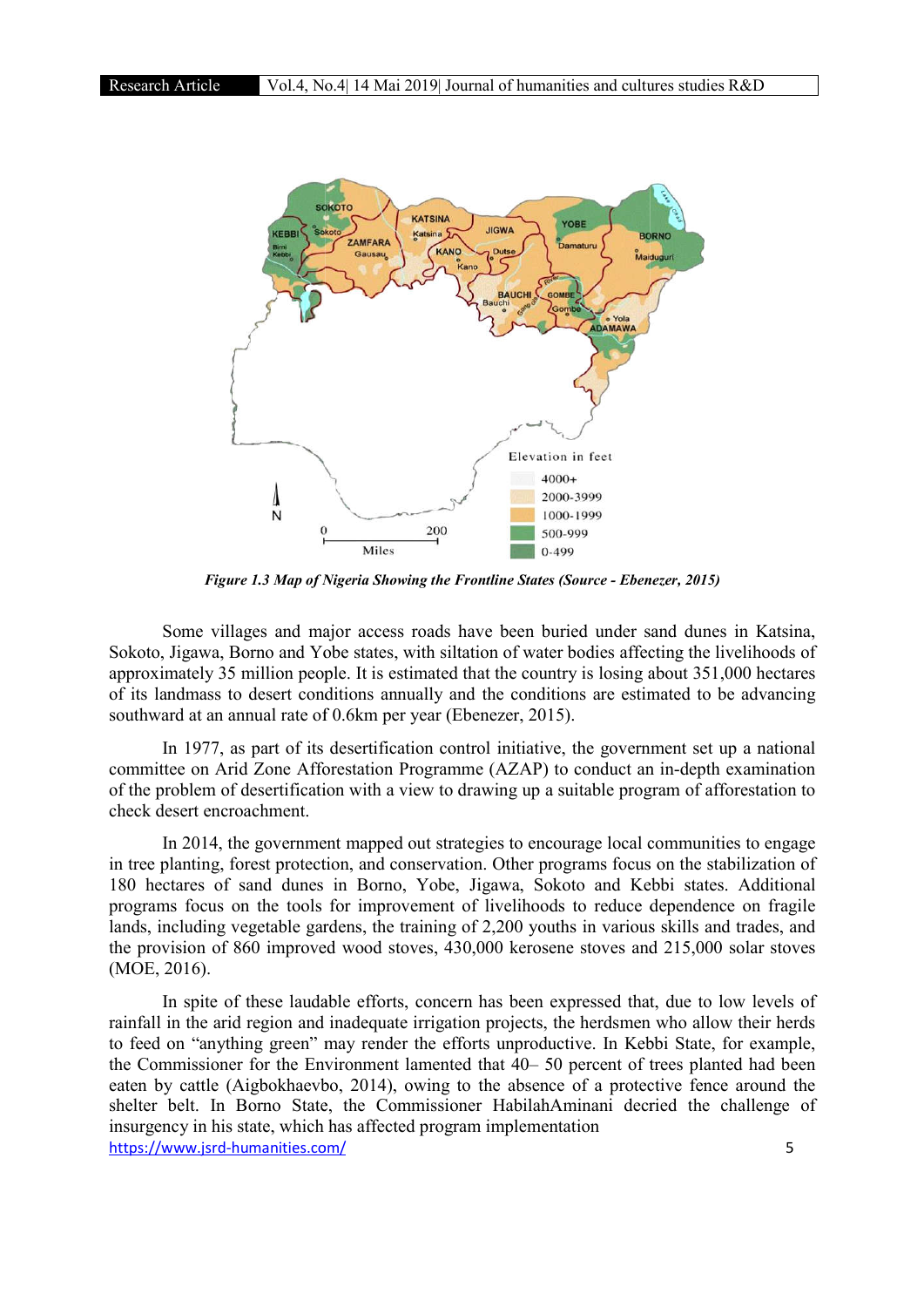#### PROBLEM STATEMENT

The major challenge confronting the GGWSSI is funding. At the national level, the initiative is expected to be implemented by individual countries from their national budgets. According to World Bank President, Jim Yong Kim, African countries are among the world's poorest poor and Nigeria, the initiator of the GGWSSI, is usually listed among the very poorest. Together, India, China, Nigeria, Bangladesh and the Democratic Republic of Congo account for two-thirds of the world's poorest people. As a result, financing of the GGWSSI could prove to be too stressful for the participant countries' resources. This accounts for the wobbly start of the implementation process in some countries and the fact that others are yet to take off (Reenberg, 2012), (Aigbokhaevbo, 2014).

Economic conditions that cause deforestation in developing countries are the catalyst for soil degradation and desertification as people lack adequate resources for appropriate land management. Unless these conditions are addressed, the GGWSSI could ultimately prove incapable of attaining its objective (Aigbokhaevbo, 2014). It is anticipated that the GGW will pass through rural communities with varying land- tenure systems, cultural planting traditions, and plants. One key challenge could be sensitizing them and obtaining their cooperation in embracing soil-fertility-enhancing crops and abandoning cultural farming practices that enhance soil degradation and desert encroachment. Hence a comprehensive community engagement (Aigbokhaevbo, 2014)

Transhumance activities of herdsmen whose activities have contributed to soil degradation and desertification in the Sahara and Sahel region are also interfering with the reforestation and rehabilitation of rangeland. Their interference occurs as a result of grazing their animals on reforested land to the frustration of the GGWSSI (Waweru, 2015).

The size of the area managed under the GGWSSI is large. Efforts to harmonize national and regional institutional frameworks have been plagued by systemic lapses. Improper management of resources and poor governance poses the greatest challenge to GGWSSI (Reenberg, 2012).

The GGWSSI is a government-propelled initiative. Hence, the distrust with which leaders are treated as a result of years of frustrated expectations may cause the local populace to view the project with suspicion (Reenberg, 2012). Lack of transparency of project facilitators and corruption in the GGWSSI implementation process are already bedeviling the attainment of set goals in Nigeria. In light of the litany of abandoned projects initiated by most government agencies, the GGWSSI is seen as yet another government effort and thus does not generate enthusiasm (Aigbokhaevbo, 2014).

Lack of formal Community participation(S. A. Umar et al., 2015) and poor knowledge of appropriate land management techniques(S. Umar & Yusuf, 2016) and inadequate resources for the rural poor to access the requisite skill to sustainably manage their land are limiting factors which GGWSSI has to grapple with (Aigbokhaevbo, 2014).

Although the approach of GGW is to improve the alternative livelihoods of the local people by their active participation in the implementation of the Project, yet not much success was recorded in Nigeria. Considering the litany of abandoned projects initiated by most government agencies, the GGW is yet another government effort without active local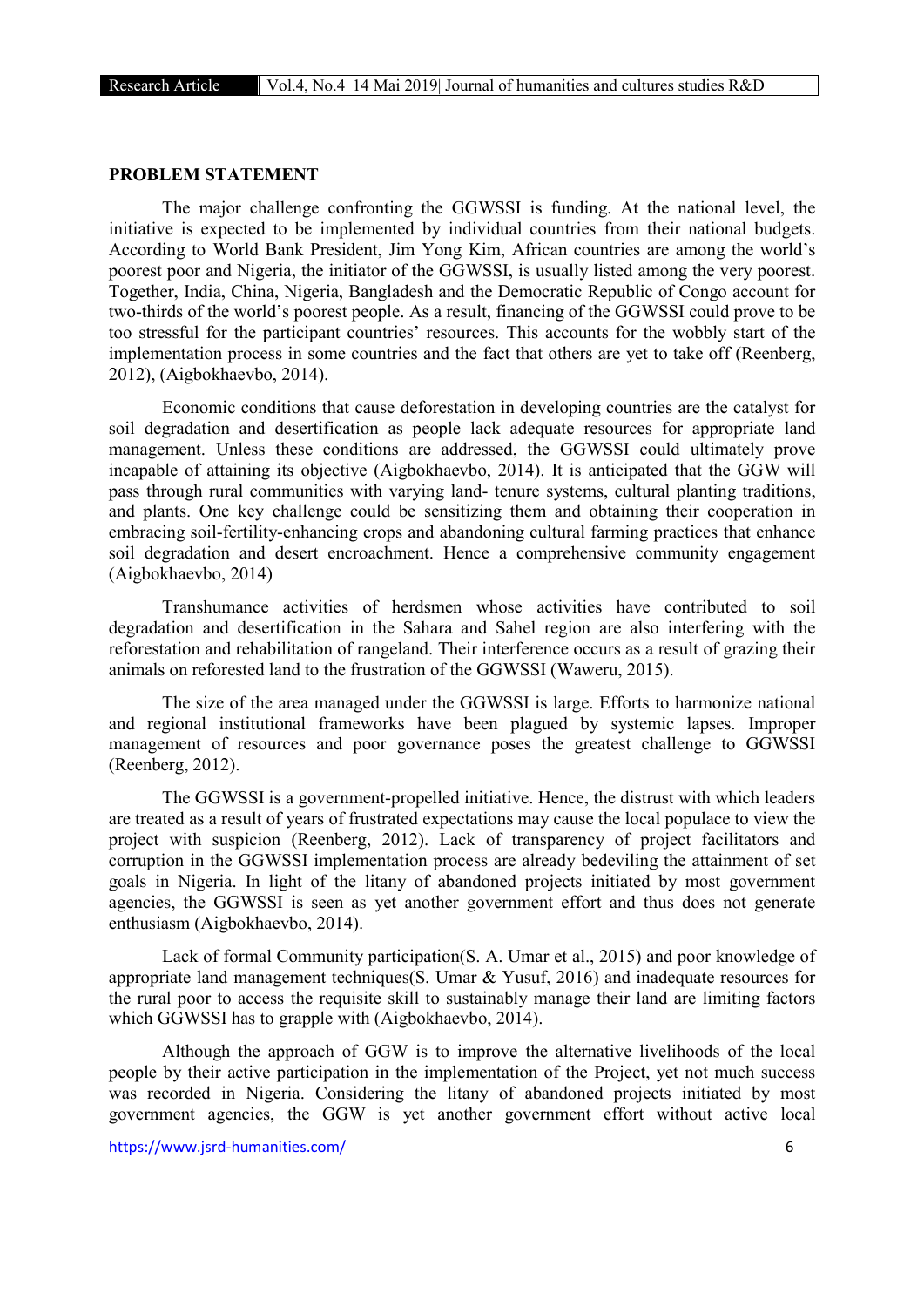participation and thus does not generate enthusiasm. Thus, there is a need to develop a framework for local community participation (CP) that suggest implementation techniques for context-specific adaptation, land resource conservation, and management strategies to enhance the effectiveness of GGW.

## RESEARCH QUESTIONS

- 1) What are the existing frameworks (policies, plan, programs, and projects) proposed or implemented (GGW inclusive) for sustainable land-use and management and how far do these represent the present conditions of land resource use and management?
- 2) What are the Values and principles of effective community participation, and how is it reflected and articulated at local contexts in Nigeria?
- 3) What framework required to promote community participation practice/ policy at local contexts for effective and sustainable implementation of GGW thus, enhance local livelihoods of Gombe State, Nigeria?

#### RESEARCH OBJECTIVES

- 1) To review the existing frameworks (policies, plan, programs, and projects) proposed or implemented relating to land resource management and local livelihoods.
- 2) To explore how the values and principles of effective community participation are reflected and articulated within the Nigeria GGW policy & Framework structure and the way it is carried out.
- 3) To develop a framework that suggests implementation techniques for place and context specific adaptation, land resource conservation, and management strategies.

#### SIGNIFICANCE OF STUDY

The concept of community participation has been a sustainable development application tool to involve local people in development, policy formulation, and practice. In spite of its use for over four decades, there is still a lack of explicit understanding of the idea of formal community participation at local contexts in developing countries (Nigeria inclusive).

This study would help GGW, statutory bodies, organizations/ institutions to understand some of the major snarl-ups and contradictions that influence effective community participation. In addition, it would serve as a basis for development policy formulation and help development facilitators to understand Local people in their own world as they involve them in GGW and other sustainable development projects. Finally, it would identify new areas for future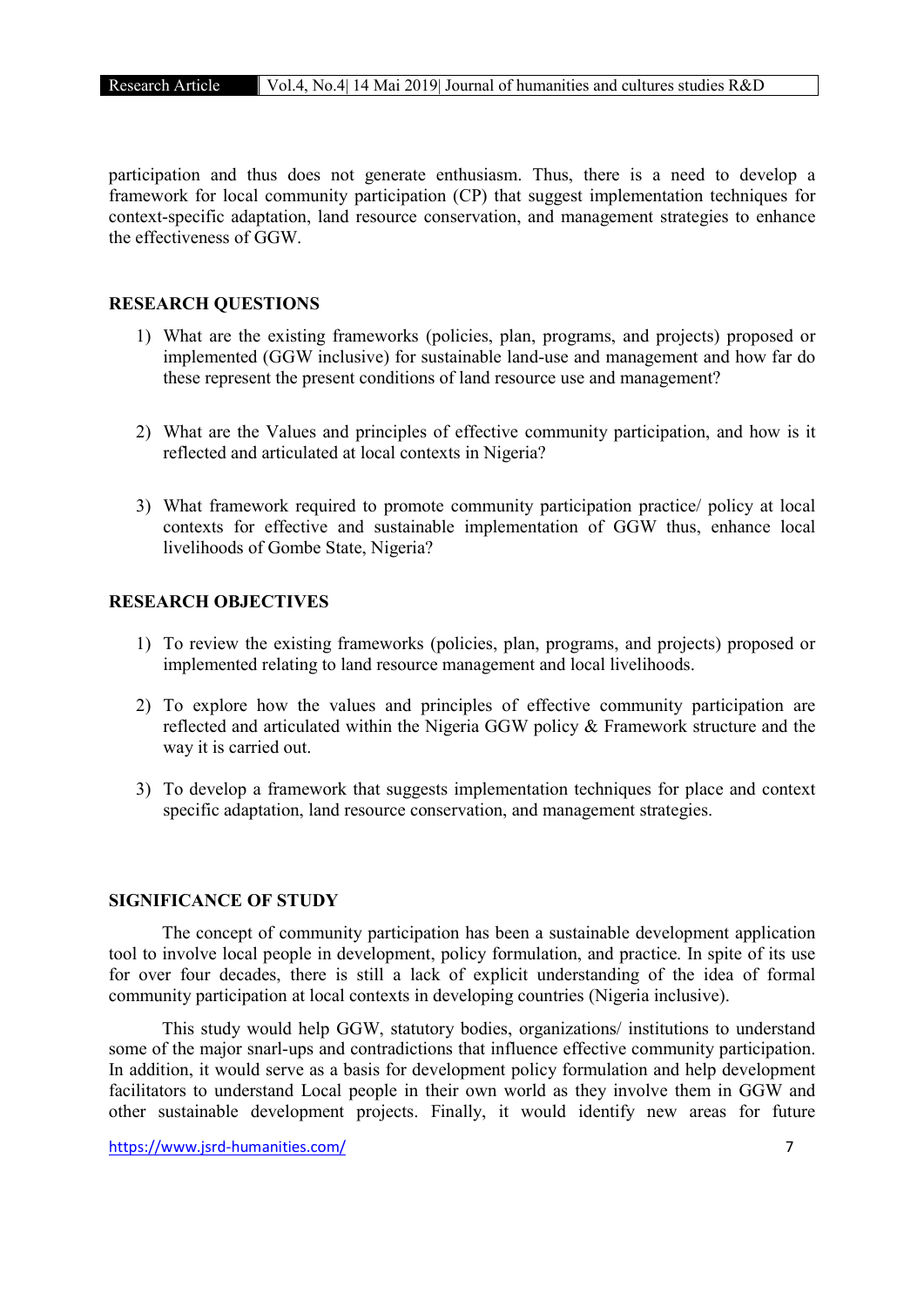development research to improve not only community participation, but also sustainable development practice.



*Figure 1.4 A World of opportunity for restoration (Source- UNCCD Secretariat-2013)*

# METHODOLOGY:

This study uses a "Case study strategy.".This is because There is limited research exploring the practices for the development and implementation of community participation at local contexts in developing countries (Nigeria inclusive). As a result, in determining which methods are best suited in my approach to this research and its goals, I selected to focus on qualitative data, which is well suited for exploratory research (Yin R.K, (2003). Conducting research using this approach allowed the researcher to gather rich, qualitative data, thus to become aware of the fact that weather community participation is conceptualized, valued, or implemented differently among Localities and between staff members operating within each locality.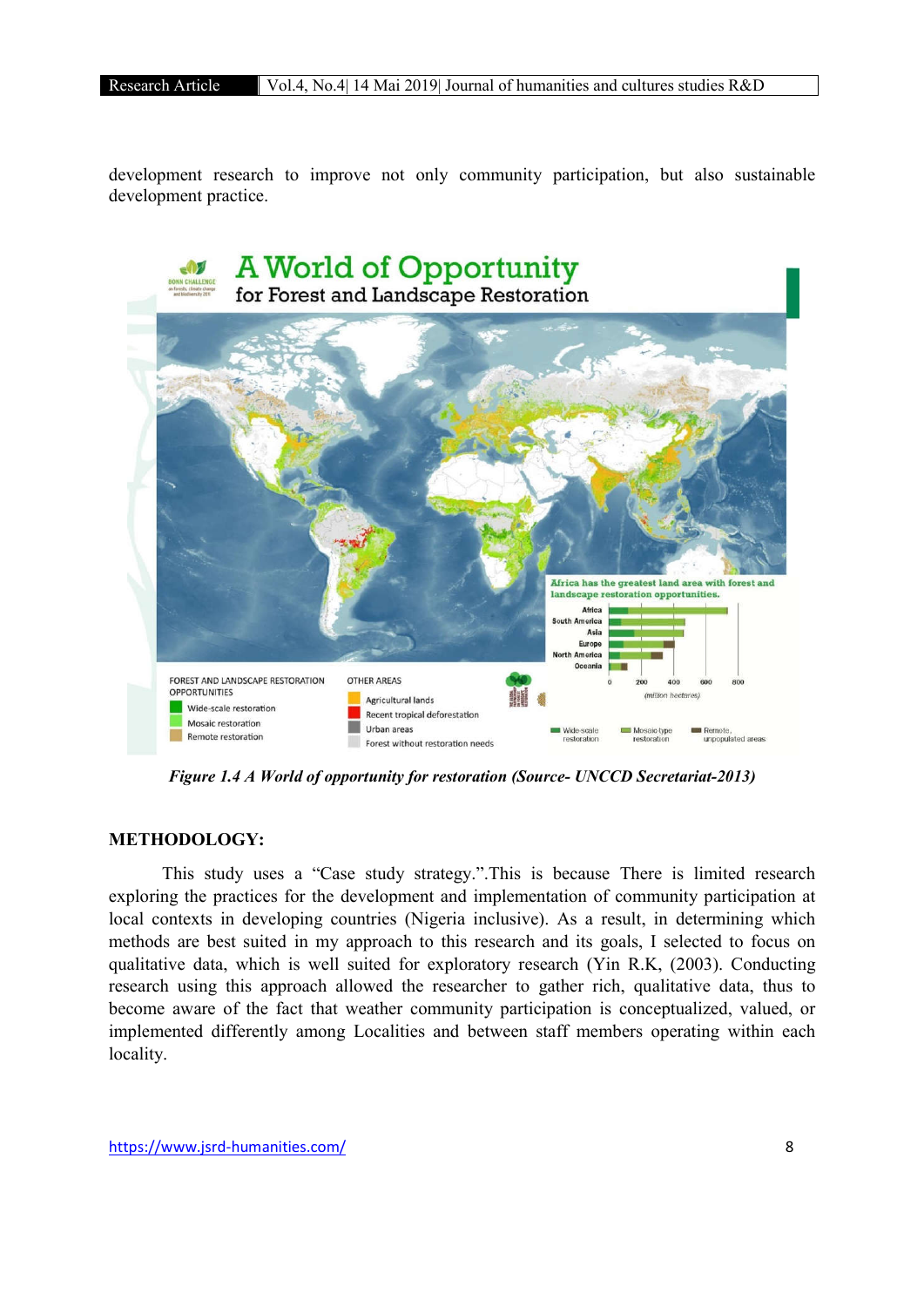

*Figure 1.5 A Research Instruments and output (Source- Author, 2019)*

# STUDY AREA

Nigeria, officially the Federal Republic of Nigeria, is a federal constitutional republic comprising 36 states and its Federal Capital Territory, Abuja. Nigeria is located inWest Africa and shares land borders with the Republic of Benin in the west, Chad and Cameroon in the east, and Niger in the north. Its coast in the south lies on the Gulf of Guinea in the Atlantic Ocean.

Present-day Nigeria has been the site of numerous kingdoms and tribal states spanning over a millennium. The modern state has its origins in British colonization during the late 19th to early 20th centuries, with the merging of the Southern Nigeria Protectorate and Northern Nigeria Protectorate. During the colonial period, the British set up administrative and legal structures whilst retaining traditional chiefdoms. Nigeria achieved independence in 1960, but plunged into a two-year civil war several years later. It has since alternated between democratically-elected civilian governments and military dictatorships, with its 2011 presidential elections being viewed as the first to be conducted reasonably freely and fairly.

Nigeria has a varied landscape. The far south is defined by its tropical rainforest climate, where annual rainfall is 60 to 80 inches (1,500 to 2,000 mm) a year. Everything in between the far south and the far north is savannah (insignificant tree cover, with grasses and flowers located between trees). Rainfall is more limited, to between 500 and 1,500 millimeters (20 and 60 in) per year. The savannah zone's three categories are Guinean forest-savanna mosaic, Sudan savannah, and Sahel savannah.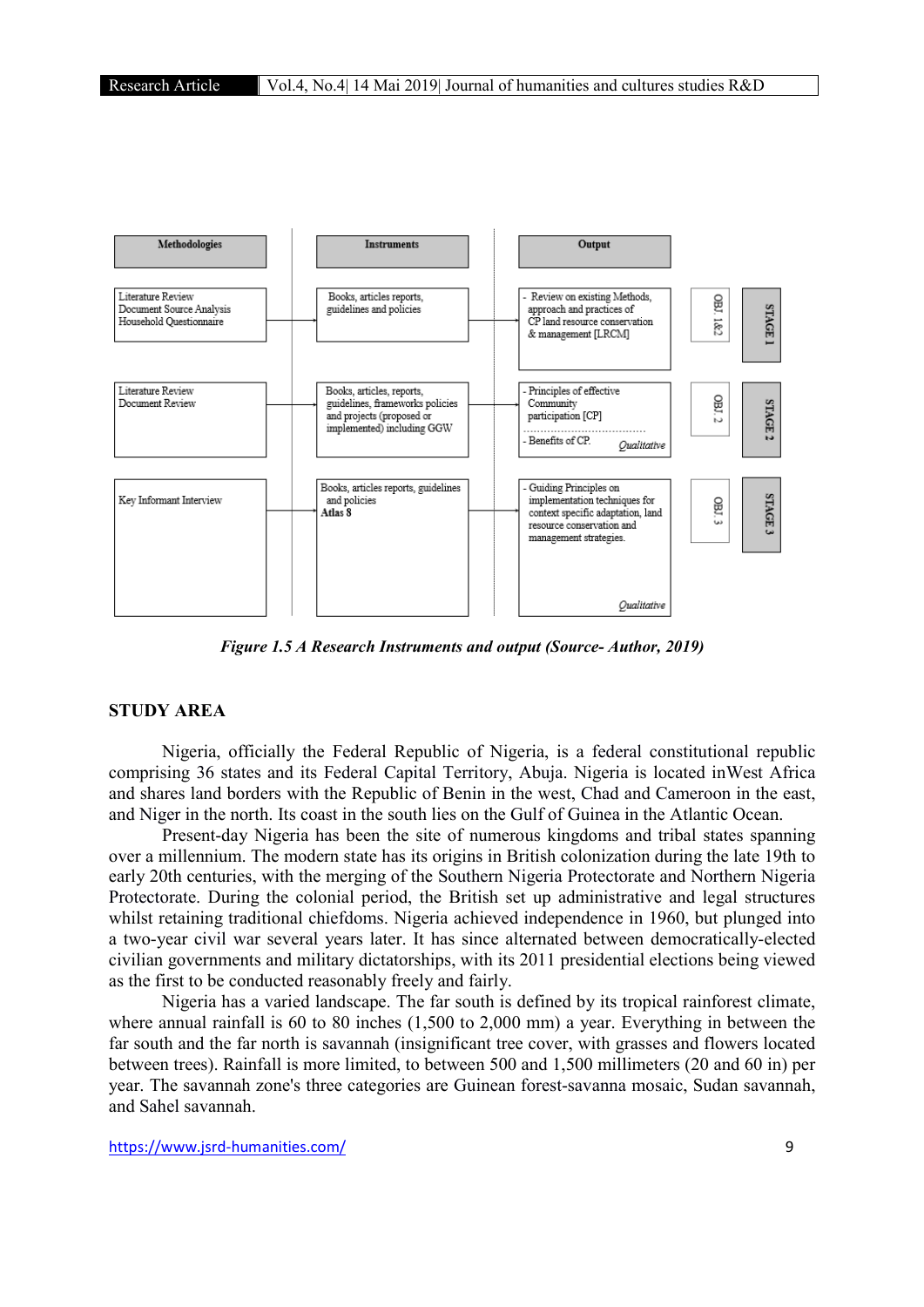Nigeria is often referred to as the "Giant of Africa", owing to its large population and economy. With approximately 174 million inhabitants, Nigeria is the most populous country in Africa and the seventh most populous country in the world. Nigeria has one of the largest populations of youth in the world. The country is inhabited by over 500 ethnic groups, of which the three largest are the Hausa, Igbo and Yoruba.

Gombe State, located in the north-eastern part of Nigeria, is one of the country's 36 states; its capital is Gombe. The boundaries of the state roughly correspond to those of the Tangalewaja Chiefdom and Gombe Emirate, a traditional state.

The State, nicknamed the Jewel of Excellence, was formed in October 1996 from part of the old Bauchi State by the Abacha military government. Being it located in the north eastern zone, right within the expansive savannah allows the state to share common borders with the states of Borno, Yobe, Taraba, Adamawa and Bauchi. The state has an area of 20,265 km².

# RESEARCH FINDINGS AND DISCUSSION

The Nigeria national policies and program documents related to natural resources, ecosystems, rural livelihoods, and food security are detailed, well-intentioned, and cross-cutting. The nexus among these key issues is also wellarticulated. However, evidence from the field suggests a disconnect between these well-articulated documents and the true situation on the ground even after decades of their supposed implementation.

There is a lack of government-community partnership and incentives for the communitydriven initiatives are notavailable .There is a lack of capacity on the part of the government to implement some of these policies and programs and local capacity to sustain some of the projects are notavailable. Any future program or project with the chance to make a positive impact on natural resources management, local livelihoods, and food security must have been a community- centered and community-driven with elements of private-publicpartnership.

Also In this research, the practices found for successful community participation, as outlined above, were explored and categorized based on their influence on policy sustainability and their influence or ability to elicit reciprocal benefits (community). The research also identified community participation principles, strategies and policystructures that have partially been employed with proven success. The current study found two types of"best practices": 1) theoretical mechanics of change which includes a formalized policy (values, principles, framework) and deliberative attention within the policy to diversity and empowerment; and 2) facilitation processes and resources of implementation that put theory into practice (e.g., community partnerships and champions). These findings inform the work of the Local policy makers directly and have implications for a model of successful community participation within local settings that articulates how to develop and deliver community participation.

The Model for Effective Community participation within local Setting stems from a community development framework in its utilization of top and bottom down processing, and a strength-based approach, as described by Bracht and Tsouro (1990), Jorgenson and Van Domelen (1999) and Dongier (2004). Such an approach involves the creation of ideal conditions, involving governmental, non-governmental, and community groups for community engagement to take place in the most effective manner.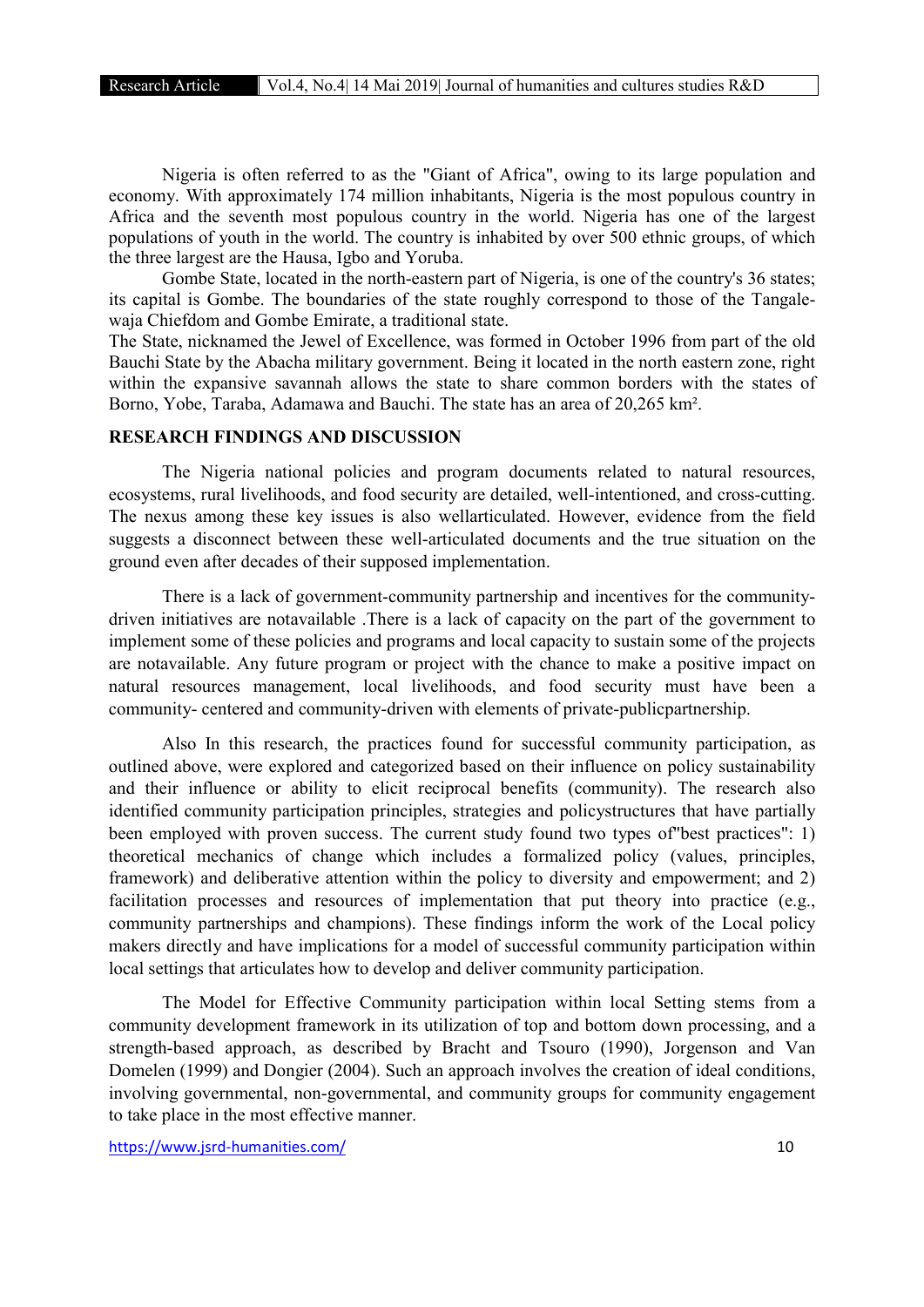In this model, I propose that such conditions may be created through formalizing participation processes within` the government and through facilitating opportunities to build on community strengths. Further, if this work is done in reciprocally reinforcing ways, as facilitated through relationship building, conditions for more empowerment and participatory democratic methods should ensue as a result, and benefits should flow to both the community and LGA.



*Figure 1.1: Framework for Effective Local Community Participation Practice*

These key findings relate to the field of Urban Planning and Policy Development and Community Psychology (CPS) significantly. CPS aims to understand the quality of communities, societies, and the individual lives that operate within these systems.

#### CONCLUSION AND RECOMMENDATION

Community expectations around the government's ability to be responsive, accountable, and effective have risen in recent years. Often informal approaches to participation have proven to leave initiatives "short of legitimacy and lacking robustness" (Enhancing Community Participation in Local Government, (1998). As a result, there is continuing pressure on local government to effectively and formally involve people in local decision-making processes.

https://www.jsrd-humanities.com/ 11 The prominence of the GGW has brought the necessity for sustainable utilization of agroforest resources to the doorsteps of constituent States of the AU. Poverty is inextricably linked to unsustainable environmental resource utilization. Overcoming systemic drawbacks and integrating the objectives of GGWSSI into policy implementation processes by participating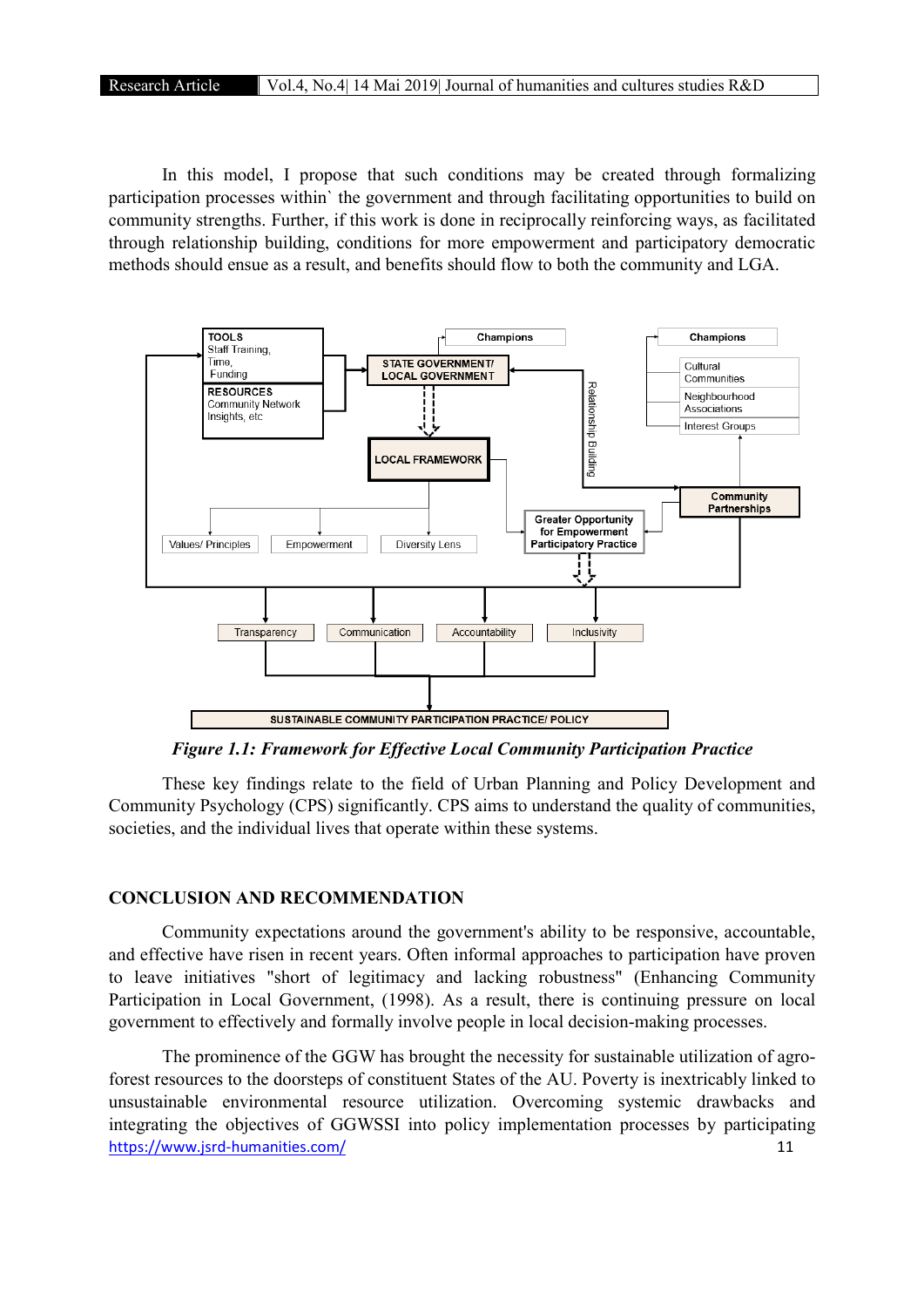countries are key steps that can provide the key for elevating the living standards of the world's poorest poor inhabiting the Sahara and Sahel.

This study contributes firstly to the literature as it provides a context-specific framework for community participation, and secondly to the existing knowledge of "best practices" for developing a framework within a local context and have implications for designing and implementing community participation frameworks in other frontline states, Nigeria, and internationally.

#### **REFERENCES**

- Aheto, D. W., Kankam, S., Okyere, I., Mensah, E., Osman, A., Jonah, F. E., & Mensah, J. C. (2016). Community-based mangrove forest management: Implications for local livelihoods and coastal resource conservation along the Volta estuary catchment area of Ghana. *Ocean and Coastal Management*, *127*, 43–54. https://doi.org/10.1016/j.ocecoaman.2016.04.006
- Anderson, J., Mehta, S., Epelu, E., & Cohen, B. (2015). Managing leftovers: Does community forestry increase secure and equitable access to valuable resources for the rural poor? *Forest Policy and Economics*, *58*, 47–55. https://doi.org/10.1016/j.forpol.2014.12.004
- Ayodeji, O. J., Ayodele, I. A., & Reuben, M. (2016). Assessment of stakeholders engagement in natural resource management using typologies of participation in Kainji lake national park. *Sky Journal of Soil Science and Environmental Management*, *5*(1), 18–25.
- Brooks, J., Waylen, K. A., & Mulder, M. B. (2013a). Assessing community-based conservation projects: A systematic review and multilevel analysis of attitudinal, behavioral, ecological, and economic outcomes. *Environmental Evidence*, *2*(1), 2. https://doi.org/10.1186/2047-2382-2-2
- Brooks, J., Waylen, K. A., & Mulder, M. B. (2013b). Assessing community-based conservation projects: A systematic review and multilevel analysis of attitudinal, behavioral, ecological, and economic outcomes. *Environmental Evidence*, *2*(1), 2. https://doi.org/10.1186/2047-2382-2-2
- Calfucura, E. (2018). Governance, Land, and Distribution: A Discussion on the Political Economy of Community-Based Conservation. *Ecological Economics*, *145*, 18–26. https://doi.org/10.1016/j.ecolecon.2017.05.012
- Chasek, P., Safriel, U., Shikongo, S., & Fuhrman, V. F. (2015). Operationalizing Zero Net Land Degradation: The next stage in international efforts to combat desertification? *Journal of Arid Environments*, *112*, 5–13. https://doi.org/10.1016/j.jaridenv.2014.05.020
- Chen, S., Pearson, S., Wang, X. H., & Ma, Y. (2017). Public participation in coastal development applications: A comparison between Australia and China. *Ocean & Coastal Management*, *136*, 19– 28. https://doi.org/10.1016/j.ocecoaman.2016.11.016
- Downing, D., Covington, M. M., Purchase, H. C., Richard E., M., Du, Y., Participation, C., … Bathgate, T. (2009). Four different approaches to community participation. *Library and Information Science Research*, *13*(2), 177–188. https://doi.org/10.1016/j.socscimed.2005.06.005
- Drazkiewicz, A., Challies, E., & Newig, J. (2015). Public participation and local environmental planning: Testing factors influencing decision quality and implementation in four case studies from Germany. *Land Use Policy*, *46*, 211–222. https://doi.org/10.1016/j.landusepol.2015.02.010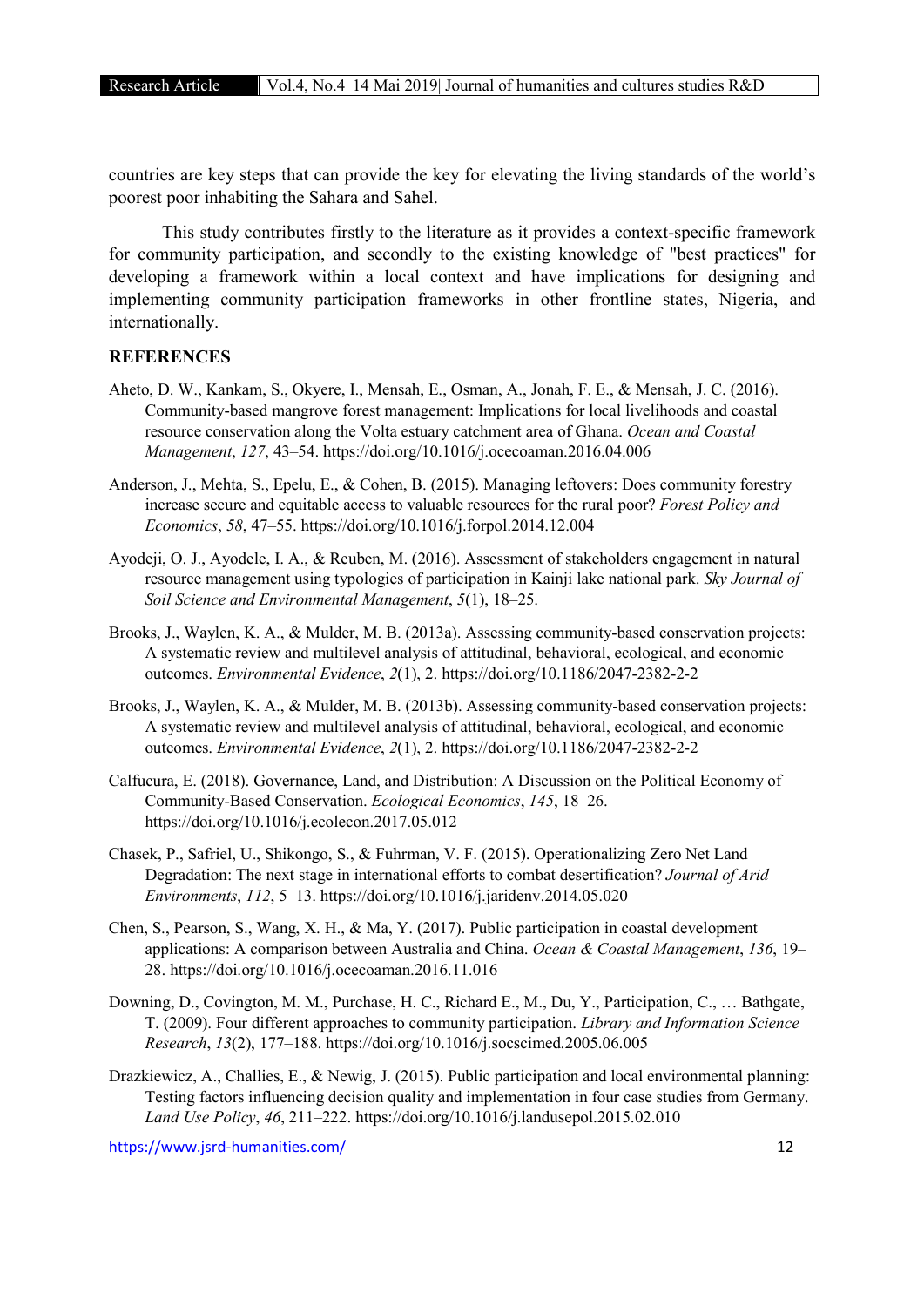- Eneji, V. C. O., Gubo, Q., Okpiliya, F. I., Aniah, E. J., Eni, D. D., & Afangide, D. (2009). Problems of public participation in biodiversity conservation: the Nigerian scenario. *Impact Assessment and Project Appraisal*, *27*(4), 301–307. https://doi.org/10.3152/146155109X479431
- FAO. (2014). Harmonized regional strategy for implementation of the " Great Green Wall Initiative of the Sahara and the Sahel ." *2014*, 33.
- Filho, W. L. (2015). Handbook of Climate Change Adaptation. *Handbook of Climate Change Adaptation*, (Ipcc 2007), 1–2198. https://doi.org/10.1007/978-3-642-38670-1
- Forrest, N., & Wiek, A. (2015). Success factors and strategies for sustainability transitions of small-scale communities - Evidence from a cross-case analysis. *Environmental Innovation and Societal Transitions*, *17*, 22–40. https://doi.org/10.1016/j.eist.2015.05.005
- Gibson, C. C., & Koontz, T. (1998). When "community" is not enough: Institutions and values in community-based forest management in southern Indiana. *Human Ecology*, *26*(4), 621–647. https://doi.org/10.4103/0972-4923.110937
- Hung, H. C., Yang, C. Y., Chien, C. Y., & Liu, Y. C. (2016). Building resilience: Mainstreaming community participation into the integrated assessment of resilience to climatic hazards in metropolitan land use management. *Land Use Policy*, *50*, 48–58. https://doi.org/10.1016/j.landusepol.2015.08.029
- Jana, S. K., Lise, W., & Ahmed, M. (2014). Factors affecting participation in joint forest management in the West Bengal state of India. *Journal of Forest Economics*, *20*(4), 317–332. https://doi.org/10.1016/j.jfe.2014.09.003
- Kabiri, N. (2016). Public participation, land use, and climate change governance in Thailand. *Land Use Policy*, *52*, 511–517. https://doi.org/10.1016/j.landusepol.2014.12.014
- Mantyka-Pringle, C. S., Martin, T. G., Moffatt, D. B., Udy, J., Olley, J., Saxton, N., … Rhodes, J. R. (2016). Prioritizing management actions for the conservation of freshwater biodiversity under changing climate and land-cover. *Biological Conservation*, *197*, 80–89. https://doi.org/10.1016/j.biocon.2016.02.033
- May, C. K. (2012). Active non-participation among local natural resource-dependent communities: The case of North Carolina fisheries governance. *Journal of Environmental Management*, *113*, 407–416. https://doi.org/10.1016/j.jenvman.2012.09.022
- Medugu, N. I., & Majid, M. R. (2011). Drought and desertification management in arid and semi-arid zones of Northern Nigeria. *Of Environmental Quality*. https://doi.org/10.1108/14777831111159725
- Méndez-López, M. E., García-Frapolli, E., Pritchard, D. J., Sánchez González, M. C., Ruiz-Mallén, I., Porter-Bolland, L., & Reyes-Garcia, V. (2014). Local participation in biodiversity conservation initiatives: A comparative analysis of different models in South East Mexico. *Journal of Environmental Management*, *145*, 321–329. https://doi.org/10.1016/j.jenvman.2014.06.028
- Nelson, F., & Agrawal, A. (2008). Patronage or participation? Community Dased natural resource management reform in sub□Saharan Africa. *Development and Change*. https://doi.org/10.1111/j.1467-7660.2008.00496.x

Nyanga, A., Kessler, A., & Tenge, A. (2016). Key socio-economic factors influencing sustainable land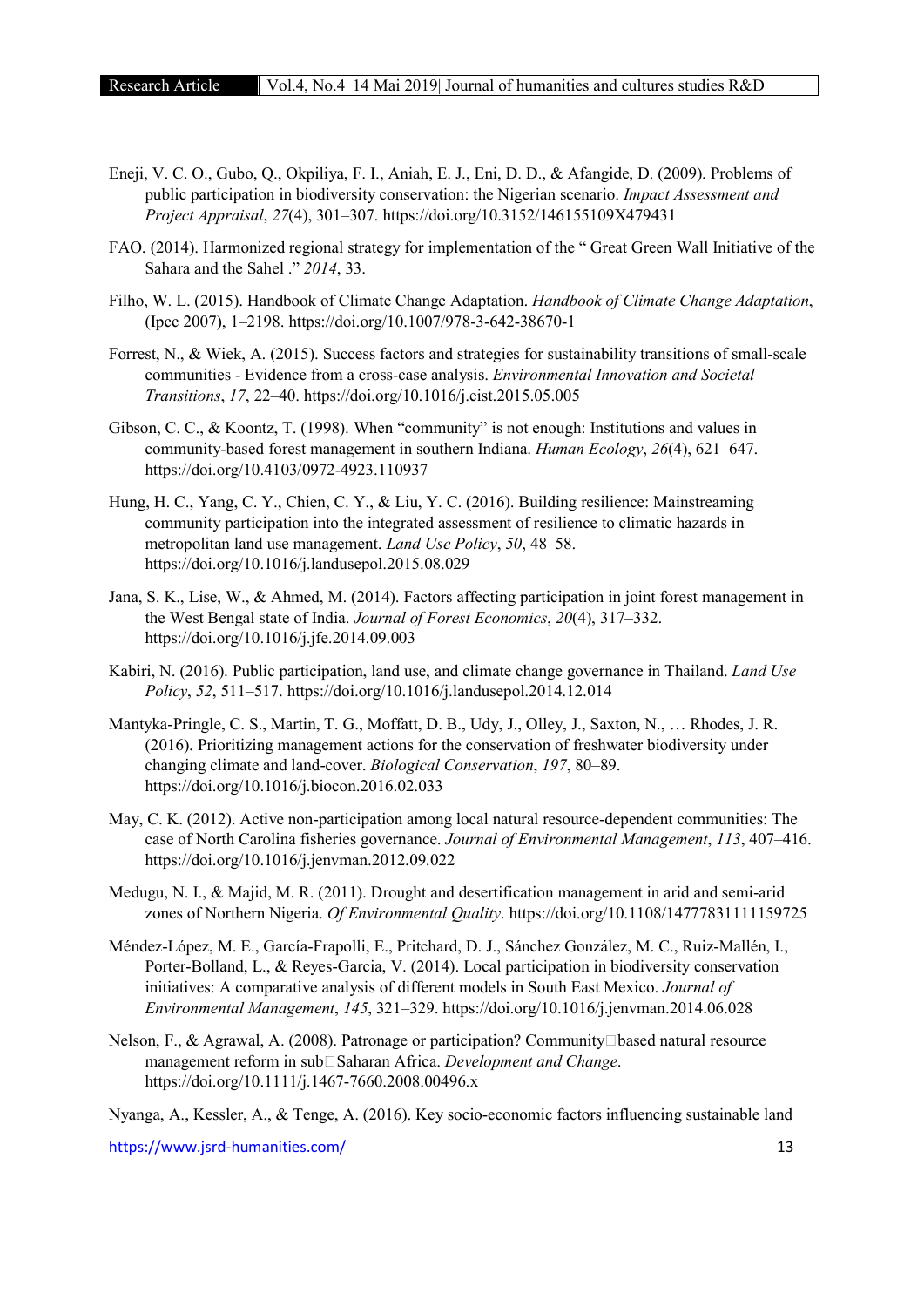management investments in the West Usambara Highlands, Tanzania. *Land Use Policy*, *51*, 260– 266. https://doi.org/10.1016/j.landusepol.2015.11.020

- Odey, S. A., & Ph, D. (2014). Community Participation and Government Vision towards the Conservation and Management of the Ecosystem in Cross River State , Nigeria. *International Journal of Humanities Social Sciences and Education (IJHSSE)*, *1*(7), 130–137.
- Ojha, H. R., Ford, R., Keenan, R. J., Race, D., Carias Vega, D., Baral, H., & Sapkota, P. (2016). Delocalizing Communities: Changing Forms of Community Engagement in Natural Resources Governance. *World Development*, *87*, 274–290. https://doi.org/10.1016/j.worlddev.2016.06.017
- Proli, S. (2011). Improving an urban sustainability environment through community participation: The case of Emilia-Romagna region. *Procedia Engineering*, *21*, 1118–1123. https://doi.org/10.1016/j.proeng.2011.11.2119
- Puppim de Oliveira, J. A., & Fra.Paleo, U. (2016). Lost in participation: How local knowledge was overlooked in land use planning and risk governance in T??hoku, Japan. *Land Use Policy*, *52*, 543– 551. https://doi.org/10.1016/j.landusepol.2014.09.023
- Raymond, C., Fazey, I., Reed, M., & Stringer, L. (2010). Integrating local and scientific knowledge for environmental management. *Journal of Environmental*. https://doi.org/10.1016/j.jenvman.2010.03.023
- Reenberg, A. (2012). Insistent dryland narratives: Portraits of knowledge about human-environmental interactions in sahelian environment policy documents. *West African Journal of Applied Ecology*, *20*(1), 97–111.
- Republic, F., Environment, M. O. F., Green, G., For, W., & Initiative, S. (2012). *Federal Republic of Nigeria Ministry of Environment Great Green Wall for the Sahara and Sahel Initiative National Strategic Action Plan*. (October), 1–65.
- Rouillard, J. J., Reeves, A. D., Heal, K. V, & Ball, T. (2014). Land Use Policy The role of public participation in encouraging changes in rural land use to reduce flood risk. *Land Use Policy*, *38*, 637–645. https://doi.org/10.1016/j.landusepol.2014.01.011
- Sadiqi, Z., Trigunarsyah, B., & Coffey, V. (2017). A framework for community participation in postdisaster housing reconstruction projects: A case of Afghanistan. *International Journal of Project Management*, *35*(5), 900–912. https://doi.org/10.1016/j.ijproman.2016.11.008
- Sam, Edet, I., Nnaji, Samuel, E., Etefia, & Titus, E. (2014). Level Of Community Participation In The Conservation Of Natural Resources In Akamkpa Local Government Area ,. *Www.Iosrjournals.Org*, *4*(4), 30–35.
- Schroeter, R., Scheel, O., Renn, O., & Schweizer, P. J. (2016). Testing the value of public participation in Germany: Theory, operationalization and a case study on the evaluation of participation. *Energy Research and Social Science*, *13*, 116–125. https://doi.org/10.1016/j.erss.2015.12.013
- Shahidul, M., & Swapan, H. (2016). Who participates and who doesn ' t ? Adapting community participation model for developing countries. *Jcit*, *53*, 70–77. https://doi.org/10.1016/j.cities.2016.01.013

Shumsky, S., Hickey, G. M., Johns, T., Pelletier, B., & Galaty, J. (2014). Institutional factors affecting